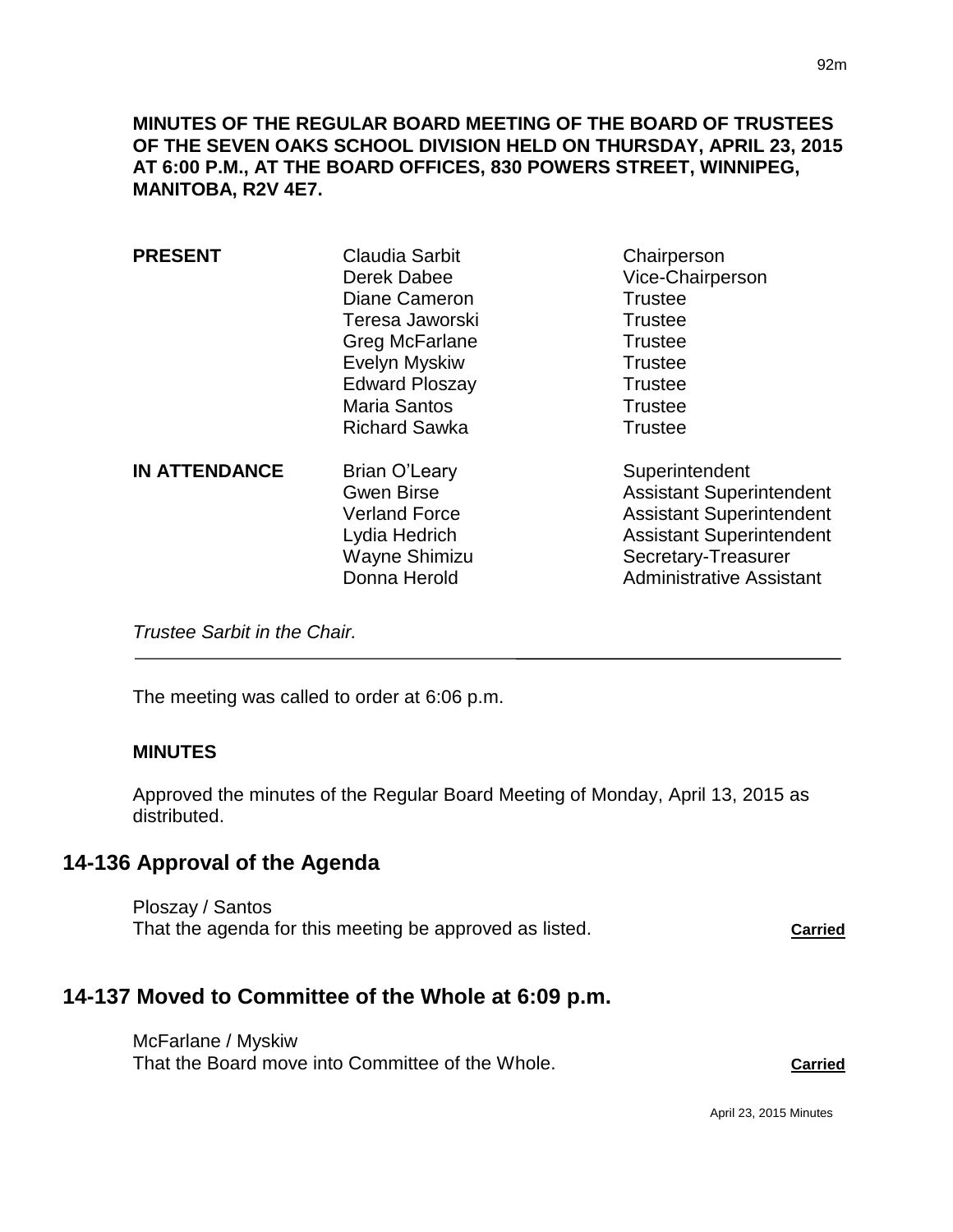*Trustee Dabee in the Chair.*

## **OFFICER'S REPORTS**

Trustees Jaworski, Ploszay and Sawka reported on developments arising from collective bargaining.

# **14-138 Educational Assistants of Seven Oaks**

Jaworski / Santos That the Board ratify the 2014-2017 Agreement in Committee with the Educational Assistants of Seven Oaks. **Carried**

*Trustee Sawka here leaves the meeting.*

## **SUPERINTENDENTS' PERSONNEL REPORT**

# **14-139 Superintendents' Personnel Report**

Jaworski / McFarlane That the Superintendents' Personnel Report be ratified. **Carried**

#### TEACHER APPOINTMENTS

Ralph Abetria was appointed to a full-time (1.00) Limited Teacher-General (Term) contract effective April 17, 2015 to June 22, 2015.

Mary Karina Hill was appointed to a full-time (1.00) Teacher General (Permanent) teaching contract effective September 8, 2015.

Anita Lesage was appointed to a full-time (1.00) Limited Teacher-General (Term) contract effective September 8, 2015 to June 30, 2016.

Nicolas Messner was appointed to a full-time (1.00) Limited Teacher-General (Term) contract effective May 4, 2015 to June 30, 2015.

Tihomira Tchirpanlieva was appointed to a full-time (1.00) Limited Teacher-General (Term) contract effective September 8, 2015 to June 30, 2016.

#### SUBSTITUTE TEACHER APPOINTMENTS

The following teachers were appointed to Substitute Teacher contracts effective the 2014-2015 school year: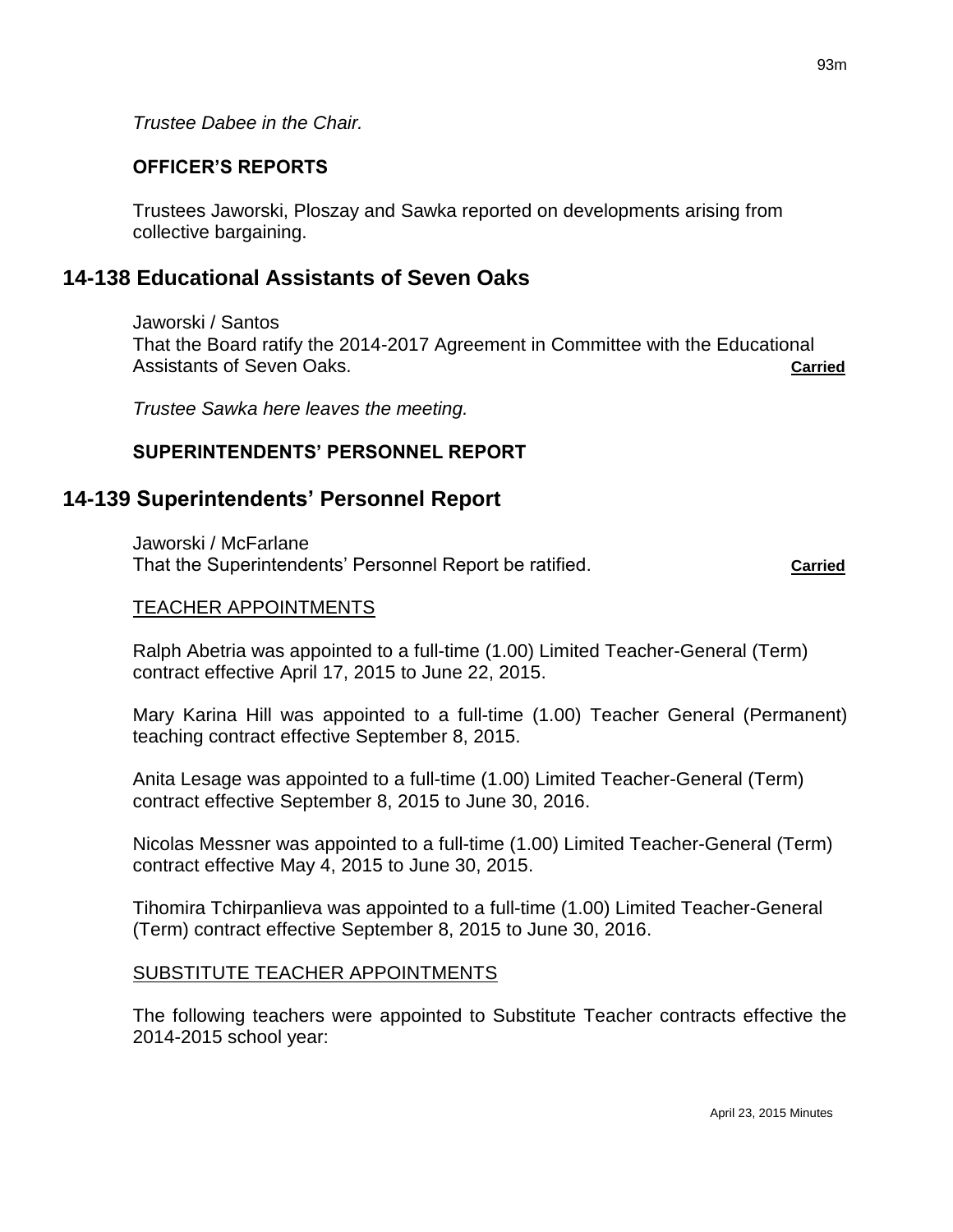Sarah Albiani **Jennifer Herdman** Brenda Charach **Dana Janssen** Meghan Da Silva Shannon Kitson Lorrie Forrest **Aaron Levere** Aaron Levere Melissa Funk

## TEACHER LEAVE OF ABSENCES

The following were granted leaves of absence, without pay, effective the 2015-2016 school year:

| Allison Arnason (.23) | Sara Neufeld (.50)  |
|-----------------------|---------------------|
| Lisa Ayow $(.50)$     | Cathy Ratuski (.50) |
| Brina Larsen (.50)    | Melissa Rioux (.50) |
| Amanda Martin (.50)   | Max Santiago (.50)  |
| Christine Miron (.50) | Diana Tabor (.50    |

#### TEACHER RESIGNATIONS

The following teachers gave notice of intent to resign effective June 30, 2015:

Yolanda Papini-Pollock Kim Trudeau

### TEACHER MATERNITY AND PARENTAL LEAVE

Christine Michaleski was granted maternity and parental leave effective October 17, 2015 to October 16, 2016.

### EDUCATIONAL ASSISTANT MATERNITY AND PARENTAL LEAVE

Rheanan Tyler was granted maternity and parental leave effective May 29, 2015 to June 1, 2016.

#### EDUCATIONAL ASSISTANT RETIREMENT

Debbie Grinham gave notice of intent to retire effective June 30, 2015.

### SECRETARY-CLERICAL APPOINTMENT

Sabyna Sawka was appointed to the position of Secretary-Clerk, part-time (3.5 hours per day) effective August 31, 2015.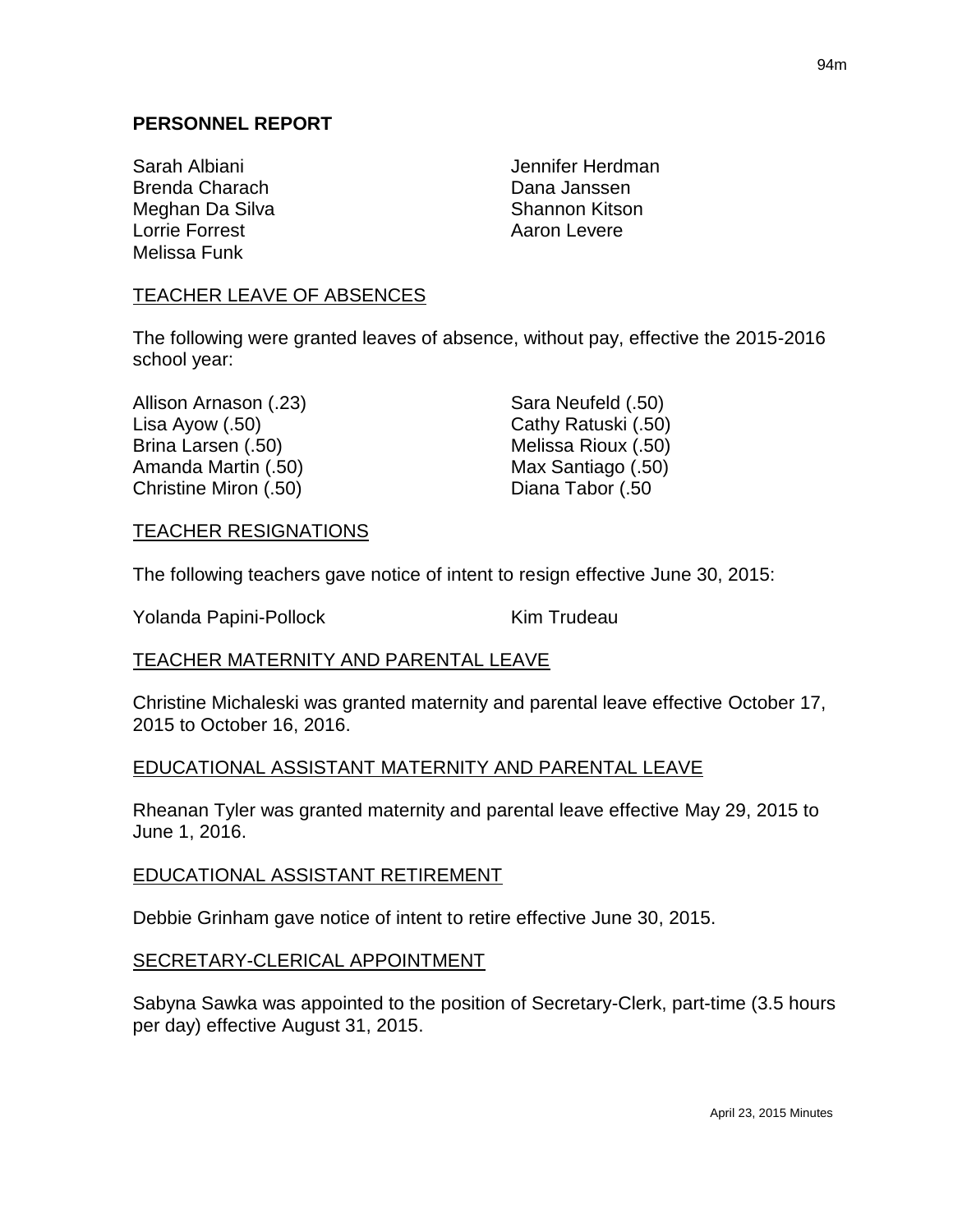#### **PERSONAL REPORT**

#### CUSTODIAN APPOINTMENT

Pasquale Greco was appointed to the position of Custodian, full-time, (8 hours per day) effective April 13, 2015.

#### BUS DRIVER RETIREMENT

Lois Johnson gave notice of intent to retire effective June 30, 2015.

*Trustee Sawka here returns to the meeting.*

#### **SUPERINTENDENTS' REPORT**

The following matters were received as information:

- **Precinct E Update (Ambergate).**
- 2014-2015 Board Retreat.
- **Funding Equity.**
- **STOP !T Program Update.**
- Grady Bend Frog Pond.
- Teacher FTE as of March 19, 2015.

*Trustee Sarbit in the Chair.*

### **SPECIAL ORDERS**

## **7:40 p.m. Wayfinders Program** Peter Krahn, Director; Meghan Loewen-Cook, Coordinator.

## **14-140 2015-2016 Board Calendar**

Myskiw / Cameron That the 2015-2016 Board Calendar be approved as listed.

Inaugural Meeting: September 21, 2015.

Regular Board Meetings: September 21, 2015; October 5, 2015; October 26, 2015; November 2, 2015; November 30, 2015; December 14, 2015; January 11, 2016; January 25, 2016; February 8, 2016; February 29, 2016; March 7, 2016; March 14, 2016; April 18, 2016; May 2, 2016; May 16, 2016; June 13, 2016; August 29, 2016. Informal Board Meetings: September 28, 2015; November 16, 2015; December 7, 2015; January 18, 2016; April 25, 2016; May 9, 2016. Public Budget Meeting: February 22, 2016. Board Retreat: May 27 and 28, 2016. **Carried**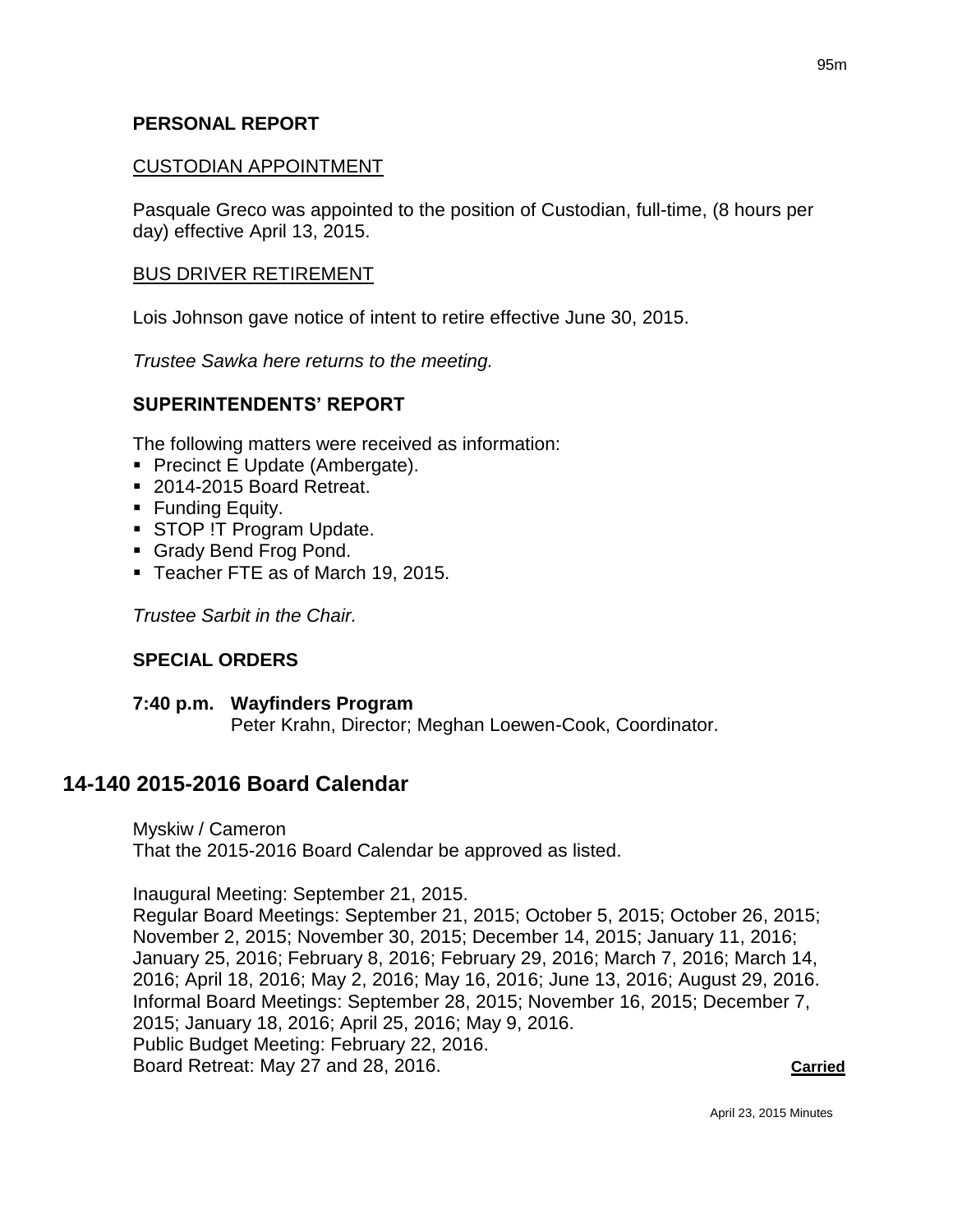# **14-141 Croatian Pavilion "Zagreb" Inc. Request**

### Jaworski / Dabee

That the Board approve the request of Croatian Pavilion "Zagreb" Inc. for the use of West Kildonan Collegiate for Folklorama 2015 during the first two weeks of August 2015. **Carried**

## **Consent Agenda**

# **14-142 Consent Agenda**

Ploszay / Sawka That the Consent Agenda be approved. **Carried**

## Bockstael Construction Ltd. Certificate of Payment No. 21R1

That Certificate of Payment No. 21R1 for the new Amber Trails school project in the amount of \$225,600.57 be paid to Bockstael Construction Ltd.

## Statutory Holdback Certificate of Payment No. 21R1

That the 7.5% Statutory Holdback on Certificate of Payment No. 21R1 for the new Amber Trails School project in the amount of \$17,420.89 be paid to the Seven Oaks School Division/Bockstael Construction account.

#### Integrated Designs Inc. Invoice No. 3447

That Invoice No. 3447 for the new Amber Trails School project in the amount of \$3,675.00 be paid to Integrated Designs Inc.

### Number Ten Architectural Group Invoice No. 14277

That Invoice No. 14277 for the MET School relocation project in the amount of \$8,152.39 be paid to Number Ten Architectural Group.

### Prairie Architects Inc. Invoice No. 4517

That Invoice No. 4517 for the new École Rivière-Rouge project in the amount of \$188,728.76 be paid to Prairie Architects Inc.

### MCM Architects Inc. Invoice No. 5812

That Invoice No. 5812 for the Victory Site Day Care in the amount of \$1,562.98 be paid to MCM Architects Inc.

### M. Block & Associates Ltd. Invoice No. W-2014-052

That Invoice No. W-2014-052 for the new École Rivière-Rouge project in the amount of \$11,354.87 be paid to M. Block & Associates Ltd.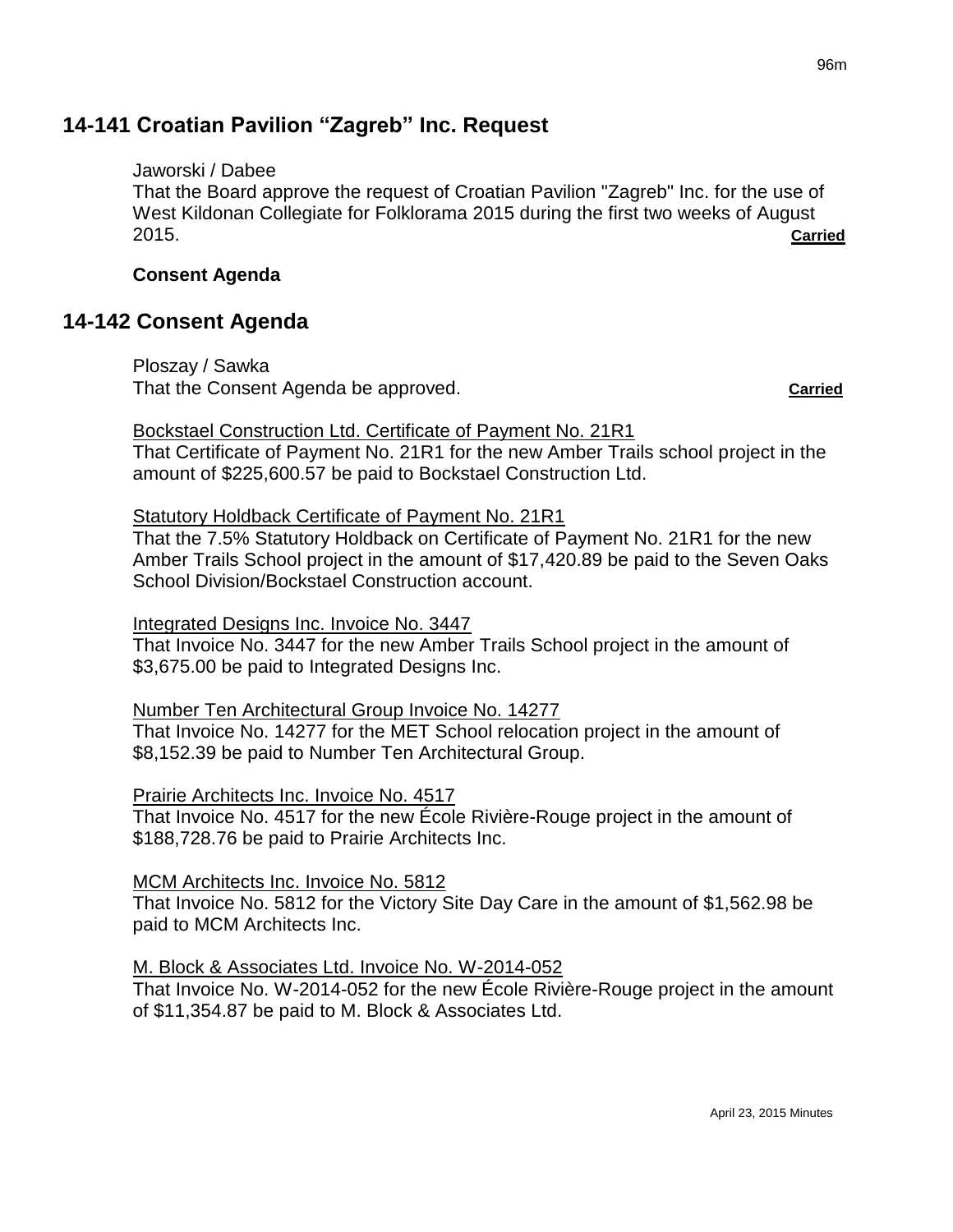## **CONFERENCE REPORTS**

Neil Dempsey, Vice-Principal, A.E. Wright School. 70th ASCD Annual Conference - Challenging Convention, March 20 to 23, 2015 - Houston, Texas.

Bobbi-Lynn Haegeman, Vice-Principal, Elwick School. Florida Educational Technology Conference, January 20 to 23, 2015 - Orlando, Florida.

Barbara Cerilli, Principal, Victory School. Learning Forward, December 6 to 10, 2014 - Nashville, Tennessee.

Jennifer McGowan, Student Services Coordinator. Council for Exception Children 2015, April 8 to 11, 2015 - San Diego, California.

## **CORRESPONDENCE**

- Carolyn Duhamel, Executive Director, Manitoba School Boards Association. Bill 7- PSA Amendment (Protecting Child Care Space in Schools).
- Sheena Murdoch, National Representative, CUPE. New national representative Robyn Powell.
- Erma Chapman, Chief Executive Officer, Macdonald Youth Services. MYS Youth Resource Centre/Shelter Program to remain fully operational.
- **MSBA e-bulletin April 15, 2015.**
- Jamie Kozak, Principal Architect, Prairie Architects Inc. Amber Trails Change Order # 59.
- Craig Bachynski, Number Ten Architectural Group. MET School Change Orders # 18, 19 and 20.
- Manitoba School Boards Association. CPI Update March 2015.
- Bodies in Motion Workshop. Monday, May 4, 2015 Promenade Ballroom, Norwood Hotel.
- The Canadian Safe School Network. The 2015 Canadian Safe School Network / TD Award for Excellence against LGBTQ Youth Bullying.
- Ken Cameron, President, Manitoba School Boards Association. Letter to the Honourable Peter Bjornson regarding resolutions and position statements passed by MSBA's membership at the 2015 Annual General Meeting on March 20, 2015.
- Ken Cameron, President, Manitoba School Boards Association. Letter to the Honourable Peter Bjornson regarding issues of religious instruction and religious exercises in Manitoba public schools.
- Kristin Stefansson, Teacher, Leila North. Thank you card for the 2014 Long Service and Retirement Dinner.
- **Winnipeg Foundation Magazine Spring 2015.**
- **EDGE Spring Registration Brochure.**